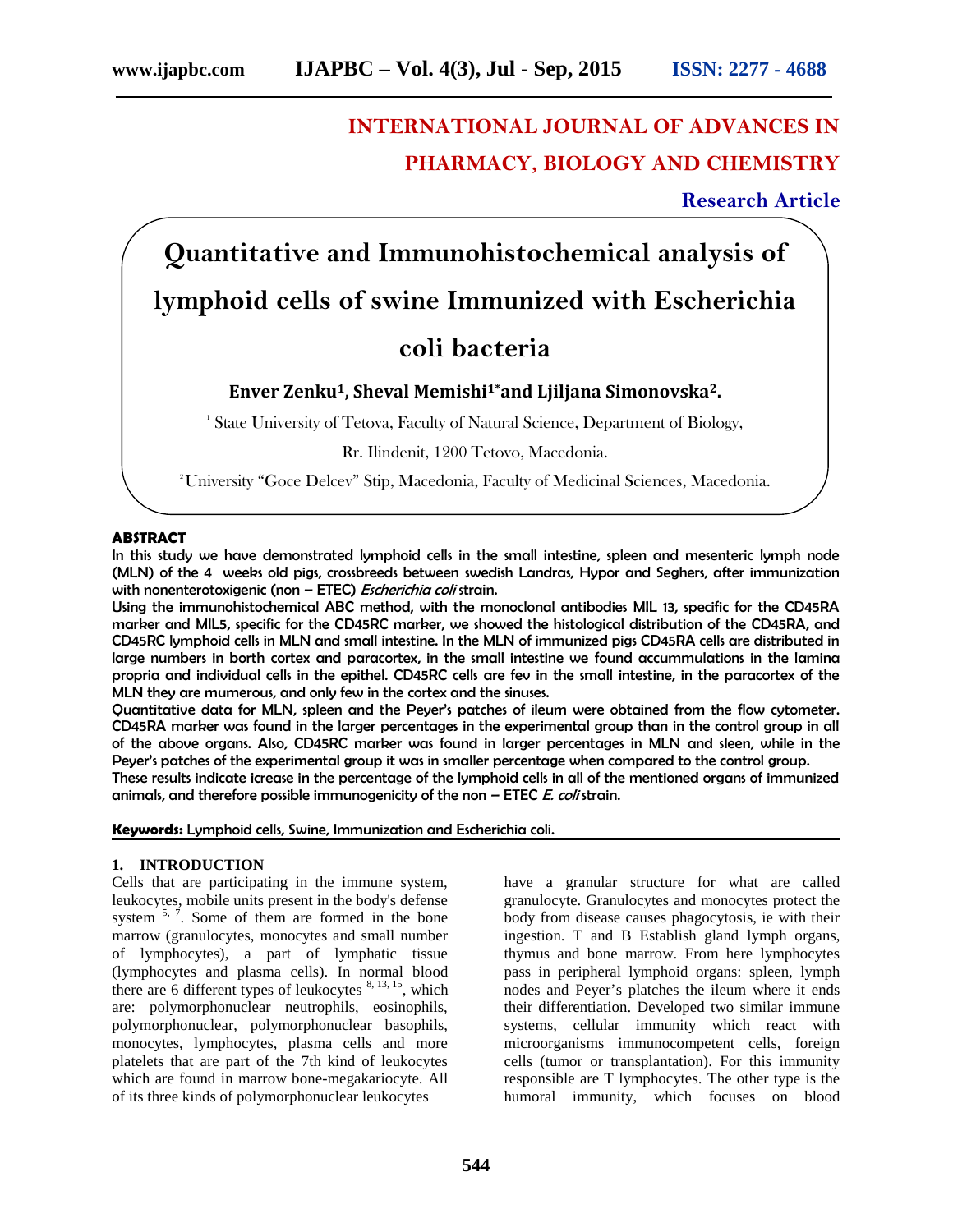glycoproteins, which are called antibodies that inactivate or eliminate foreign agents  $3, 4$ . Antibodies (immunoglobulins) are blood plasma glycoprotein that relate to antigenic determinants which encourage their creation and those I share in some classes (IgG, IgA, IgM, IgE, IgD)<sup> $1, 2, 10, 16$ </sup>. Some cells suckle IL  $\qquad 4$ . similar to hormones, which control the activity of cells that are part of the immune reaction  $11, 14$ .

#### **2. MATERIALS AND METHODS**

In evidence are dealt 7 healthy pigs Swedish Hyporit landrace crucifixion and Segherses age of 4 weeks. The pigs were divided into two groups: 4 in the experimental group, who were immunized with 10 cfu / ac ml. F4 of type Abbotstown in 60 ml triptikaz Bujon strain (TSB) I had with 1.2% NaHCO3, 3 animals were equally treat with 60 ml TBS add 1.2% NaHCO3 . Animals killed 5, 6 or 7-en days after immunization. Was injected intravenously 0.3 ml / kg T61. Imunohistochemical methods and painting ABC - imunohistochemical methods using detected with specific antibodies components that carry antigenic determinants. For the presentation of the reaction between the antigen and antibodies used citochemical reagents. One of the methods is very precise in Histochemistry use of avidin-biotin complex, which is used in all research areas of molecular biology, cell, histology, immunology, clinical biology and pathology. Marking with primare- antibodies of mice used monoclonal antibodies.

#### **3. RESULTS**

With this research of imunohistochemical through ABC method, is demonstrated localization and distribution of CD 45 RA, CD 45 RC lymph cells in lymph tissue in the digestive system pigs drowned 6 and 7 days after immunization. In the ileum of pigs tested with monoclonal antibodies which marks CD 45 RC, leukocyte cell population appears very rarely CD 45 RC + cells in the intestinal epithelium. In jejunum rarely I find CD 45 RC cells. In the paracortex NLM find large numbers of cells CD 545 RC, and in the region of cortex are rare and lonely, but are also present in the sinuses of the MLC. During acquired quantitative research shows that participation of citometric flow cell CD 45 RA is greater in the ilium Peyer's platches in the group of

experimental animals compared with Peyer plates of the group of control animals, the presence of cells CD 45 RC is smaller Peyer's platches animals in the experiment compared to the control, (Fig.1).

#### **4. DISCUSSION**

The surface of the mucous membranes of digestive system is under the influence of a large number of different antigens, including harmful substances without food, but also large potential pathogens  $9, 16$ ,  $17$ . However these differences mechanism is not yet completely clarified, control Conduct for antigens and protection system is achieved by a combination of specific and non-specific protective organisms. Research so far showed that the epithelium of the intestine of swine represents only immune microenvironment <sup>12</sup>. Considerable number of cells present in the epithelium, Peyer's platches, jejunum and ileum are participating in the surveillance of the immune system <sup>6</sup>. Results show increasing presence of CD 45 RC and speeding subpopulation differentiation of T helper.

#### **5**. **CONCLUSION**

Based on what was said above, we can conclude that:

- 1. The tissue distribution of T lymphocytes and lymphoid cells, mijeloide CD 45 and CD 45 RC RA, in mesenteric lymph node (NLM) pigs immunized animal shows of absorption quality issues raised, while the number in lamini propriji the jejunumit and peyer plates, confirms underdevelopment of the immune system in pigs aged 5 weeks.
- 2. ABC method proved successful for the existence of lymph cell populations. With optical microscope stained cells differ significantly from those of unstained.
- Flow cytometry gave us NLM notes, spleen and the peyer plates of the the ilium: CD 45 RA is involved in the largest proportion of animals in the experiment group than the control group of animals. Also marker CD 45 RC is present in greater proportion in the NLM and spleen in the experiment group, while in the ilium PP group in the experiment is expressed as a lower percentage compared with the control group.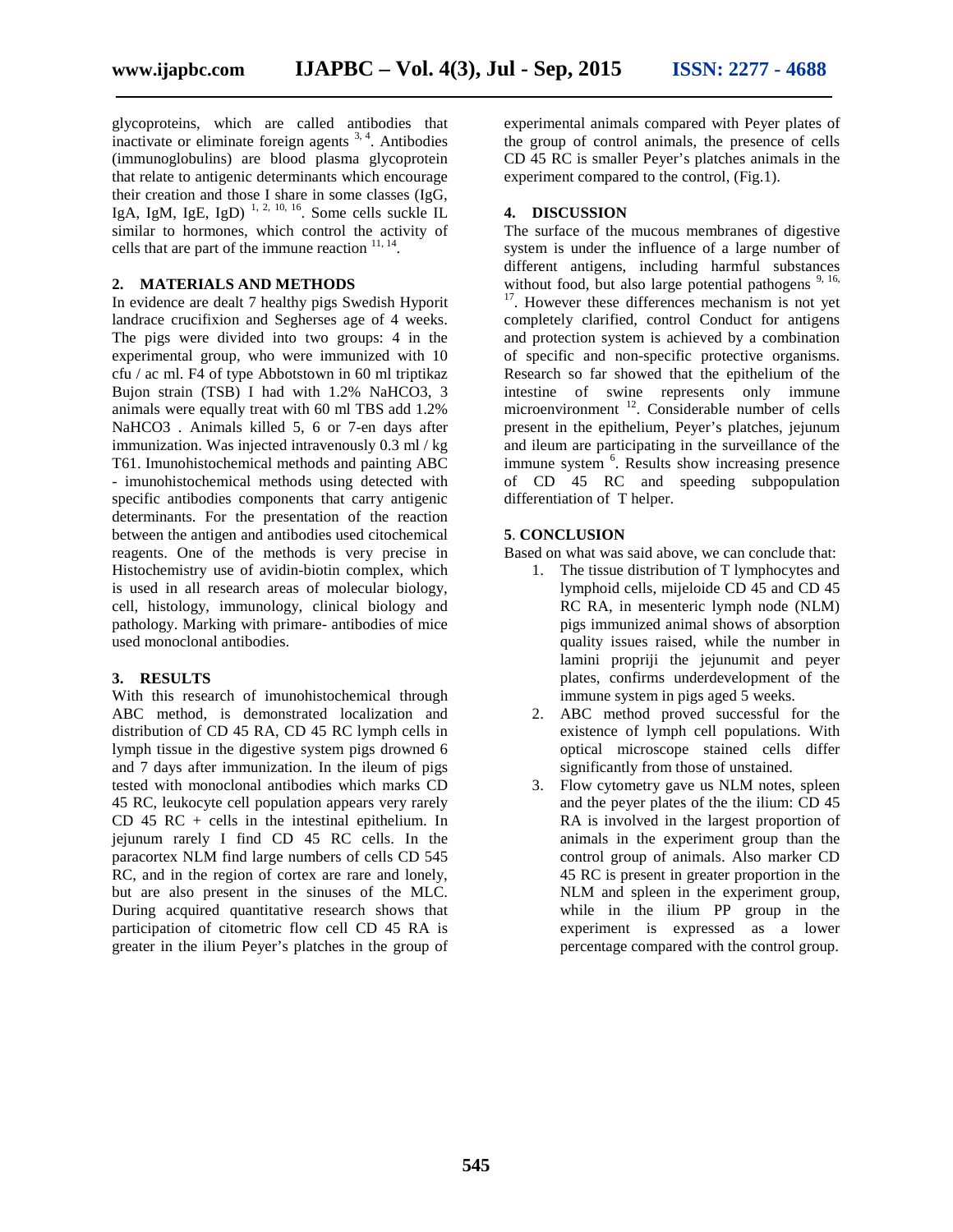



#### **6. REFERENCES**

- 1. Bandrick M, Pieters M, Pijoan C, Baidoo SK, and Molitor TW. Papers: Effect of cross-fostering on transfer of maternal immunity to Mycoplasma hyopneumoniae to piglets, Veterinary Record, 2011;168(4)100. ring on transfer of maternal<br>to Mycoplasma hyopneumoniae<br>lets, Veterinary Record,<br>4)100.<br>KR, Liu SXL, Tian RL et al.,<br>eria stabilize claudins at tight<br>and prevent intestinal barrier
- 2. Bergmann KR, Liu SXL, Tian RL et al., Bifidobacteria stabilize claudins at tight junctions and prevent intestinal barrier dysfunction in mouse necrotizing enterocolitis, The American Journal of Pathology, 2013;182(5) 1595–1606.
- 3. Bozic F, Banovic F, Surlan J, Prevendar Crnic A. Adjuvant activity of levamisole for experimental  $F18$  ac<sup>+</sup> *E. coli* oral vaccine against porcine post- weaning colibacillosis. Vet. Arhiv, 2011. 199-209. vaccine against porcine post- weaning<br>colibacillosis. Vet. Arhiv, 2011. 199-209.<br>4. Bozic F, Cver L, Valpotic I,. CD45RA and
- CD45RC isoforms expression in weaned pigs vaccinated with non-enterotoxigenic F4ac+Escherichia colistrain against colibacillosis. Vet. Med. – Czech, 2002; 47  $(1): 5-11.$
- 5. Clare L and Abram CA. Lowel The Expanding Role for ITAM-Based Signaling Pathways in Immune cells. Science Signaling. 2007; 377: p. re2.
- 6. Del Vecchio G, Tscheik C, Tenz K et al., Sodium caprate transiently opens claudin- 5-containing barriers at tight junctions of

epithelial and endothelial cells,"Molecular Pharmaceutics, 2012; 9(9): 2523–2533.

- 7. Hiroaki H, Tsuneyasu K, Osamu T, Shintaro S, Hideki S, Katsuaki H, Takao H, Hideyuki T, Kiyoshi T, Shizuo A. Small anti-viral compounds activate immune cells *via* the TLR7 MyD88– dependent signaling pathway. Nature Immunology. 2002; 3(2): 196 – 200.
- 8. Horton RE and Vidarsson G. Antibodies and their receptors: different potential roles in mucosal defense, Frontiers in Immunology, 2013; 16(4): 200.
- 9. John MF, Eric N, Carlton LG. Escherichia coli in postweaning diarrhea in pigs. Animal health Research. 2005; 6(1):17-39.
- 10. Marcin K, Piotr S, Andreas H, Lin W, Claudia K, Maciej K, Heehyoung L, Anna S, Yong L, Chunmei Y, Jiehui D, Harris S. S., Andrew R., Stephen F., John J R., Drew M. P., Richard J., Hua Y. *In vivo* delivery of siRNA to immune cells by conjugation to a TLR9 agonist enhances antitumor immune responses. Nature Biotechnology. 2009; 27(10): 925 – 932. Bardrick M, Pieters M, Pijonn C, Baidoo<br>
SK, and Molitor TW, Papers: Effect of<br>
Fharmaceutics, 2012; 9(9): 2523-2533.<br>
Tross-footering on transfer of maternal<br>
immunity to Mycoplasma hyopten morals of the maternal<br>
immuni and their receptors: different potential<br>roles in mucosal defense, Frontiers in<br>Immunology, 2013; 16(4): 200.<br>John MF, Eric N, Carlton LG. Escherichia<br>coli in postweaning diarrhea in pigs.<br>Animal health Research. 2005; 6(1 livery of siRNA to immune cells by<br>njugation to a TLR9 agonist enhances<br>ititumor immune responses. Nature<br>otechnology. 2009; 27(10): 925 – 932.<br>cDole JR, Wheeler LW, McDonald KG<br>al., Goblet cells deliver luminal antigen<br>CD
	- 11. McDole JR, Wheeler LW, McDonald KG et al., Goblet cells deliver luminal antigen to CD103+ dendritic cells in the small intestine, Nature, 2012; 483(7389) 345– 349.